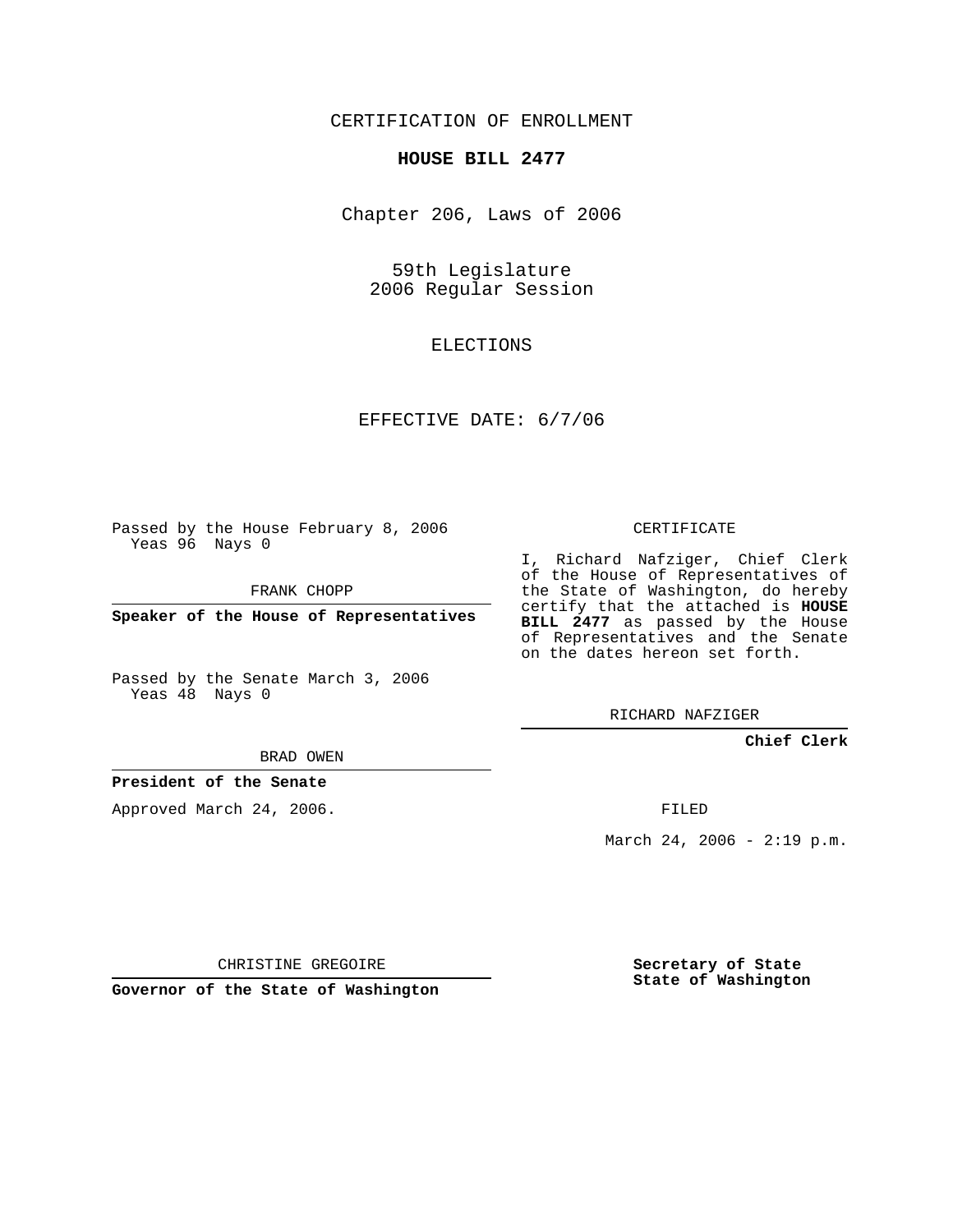# **HOUSE BILL 2477** \_\_\_\_\_\_\_\_\_\_\_\_\_\_\_\_\_\_\_\_\_\_\_\_\_\_\_\_\_\_\_\_\_\_\_\_\_\_\_\_\_\_\_\_\_

\_\_\_\_\_\_\_\_\_\_\_\_\_\_\_\_\_\_\_\_\_\_\_\_\_\_\_\_\_\_\_\_\_\_\_\_\_\_\_\_\_\_\_\_\_

Passed Legislature - 2006 Regular Session

### **State of Washington 59th Legislature 2006 Regular Session**

**By** Representatives Green, Nixon, Haigh, Hunt, Moeller and Rodne; by request of Secretary of State

Prefiled 1/6/2006. Read first time 01/09/2006. Referred to Committee on State Government Operations & Accountability.

1 AN ACT Relating to technical changes to election laws; amending RCW 29A.04.530, 29A.04.611, 29A.24.091, 29A.24.101, 29A.24.111, 29A.40.110, 29A.40.150, and 29A.48.050; and repealing RCW 29A.04.157, 29A.04.610, 29A.20.110, 29A.20.130, 29A.20.200, 29A.24.200, 29A.28.010, 29A.28.020, 29A.36.190, 29A.44.220, 29A.46.140, 29A.46.150, 29A.46.210, 29A.46.220, 29A.46.230, 29A.46.240, 29A.46.250, and 29A.72.220.

7 BE IT ENACTED BY THE LEGISLATURE OF THE STATE OF WASHINGTON:

 8 **Sec. 1.** RCW 29A.04.530 and 2005 c 243 s 2 are each amended to read 9 as follows:

10 The secretary of state shall:

 (1) Establish and operate, or provide by contract, training and certification programs for state and county elections administration officials and personnel, including training on the various types of election law violations and discrimination, and training programs for political party observers which conform to the rules for such programs established under RCW 29A.04.630;

17 (2) ((Establish quidelines, in consultation with state and local 18 <del>law enforcement or certified document examiners, for signature</del>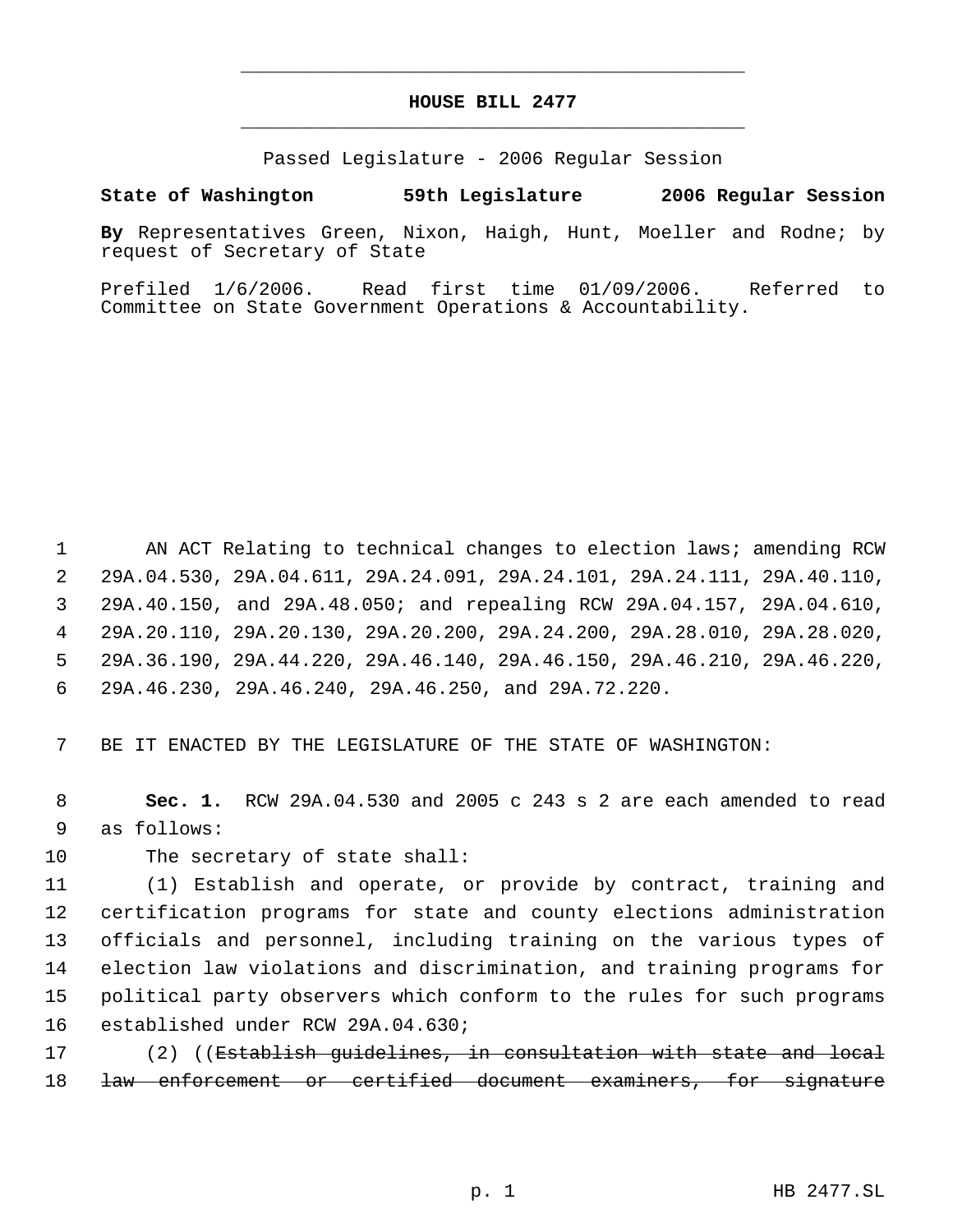verification processes. All election personnel assigned to verify 2 signatures must receive training on the guidelines;

 $(3+)$ ) Administer tests for state and county officials and personnel who have received such training and issue certificates to those who have successfully completed the training and passed such tests;

 $((+4))$   $(3)$  Maintain a record of those individuals who have received such training and certificates; and

8  $((+5))$   $(4)$  Provide the staffing and support services required by the board created under RCW 29A.04.510.

 **Sec. 2.** RCW 29A.04.611 and 2004 c 271 s 151 are each amended to read as follows:

 The secretary of state as chief election officer shall make reasonable rules in accordance with chapter 34.05 RCW not inconsistent with the federal and state election laws to effectuate any provision of this title and to facilitate the execution of its provisions in an orderly, timely, and uniform manner relating to any federal, state, county, city, town, and district elections. To that end the secretary shall assist local election officers by devising uniform forms and procedures.

 In addition to the rule-making authority granted otherwise by this section, the secretary of state shall make rules governing the following provisions:

(1) The maintenance of voter registration records;

 (2) The preparation, maintenance, distribution, review, and filing of precinct maps;

(3) Standards for the design, layout, and production of ballots;

 (4) The examination and testing of voting systems for certification;

 (5) The source and scope of independent evaluations of voting systems that may be relied upon in certifying voting systems for use in this state;

 (6) Standards and procedures for the acceptance testing of voting systems by counties;

 (7) Standards and procedures for testing the programming of vote tallying software for specific primaries and elections;

(8) Standards and procedures for the preparation and use of each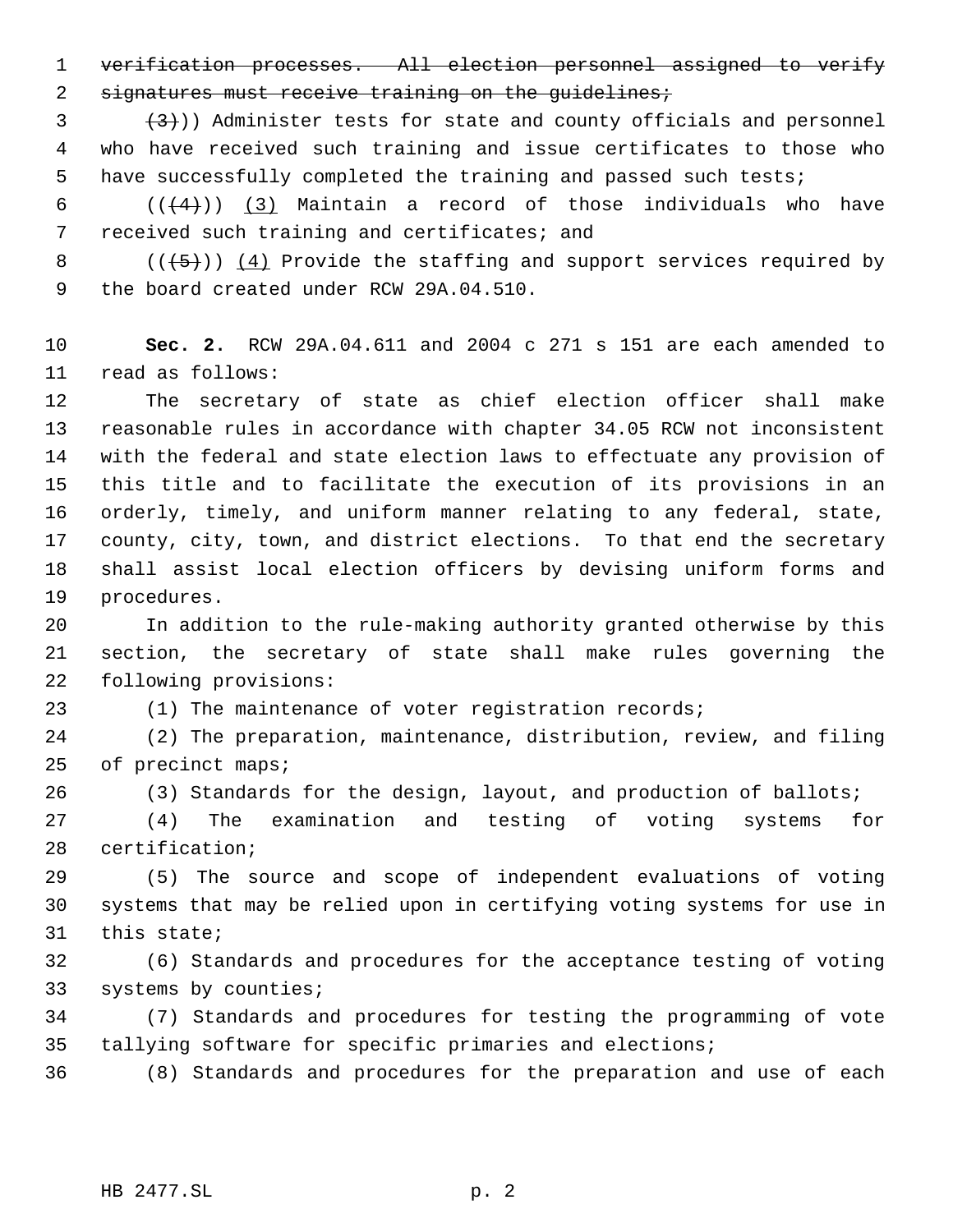type of certified voting system including procedures for the operation 2 of counting centers where vote tallying systems are used;

 (9) Standards and procedures to ensure the accurate tabulation and canvassing of ballots;

 (10) Consistency among the counties of the state in the preparation of ballots, the operation of vote tallying systems, and the canvassing of primaries and elections;

 (11) Procedures to ensure the secrecy of a voter's ballot when a small number of ballots are counted at the polls or at a counting center;

 (12) The use of substitute devices or means of voting when a voting device at the polling place is found to be defective, the counting of votes cast on the defective device, the counting of votes cast on the substitute device, and the documentation that must be submitted to the county auditor regarding such circumstances;

 (13) Procedures for the transportation of sealed containers of 17 voted ballots or sealed voting devices;

 (14) The acceptance and filing of documents via electronic facsimile;

(15) Voter registration applications and records;

 (16) The use of voter registration information in the conduct of elections;

 (17) The coordination, delivery, and processing of voter registration records accepted by driver licensing agents or the department of licensing;

 (18) The coordination, delivery, and processing of voter registration records accepted by agencies designated by the governor to provide voter registration services;

 (19) Procedures to receive and distribute voter registration applications by mail;

 (20) Procedures for a voter to change his or her voter registration address within a county by telephone;

 (21) Procedures for a voter to change the name under which he or she is registered to vote;

 (22) Procedures for canceling dual voter registration records and for maintaining records of persons whose voter registrations have been canceled;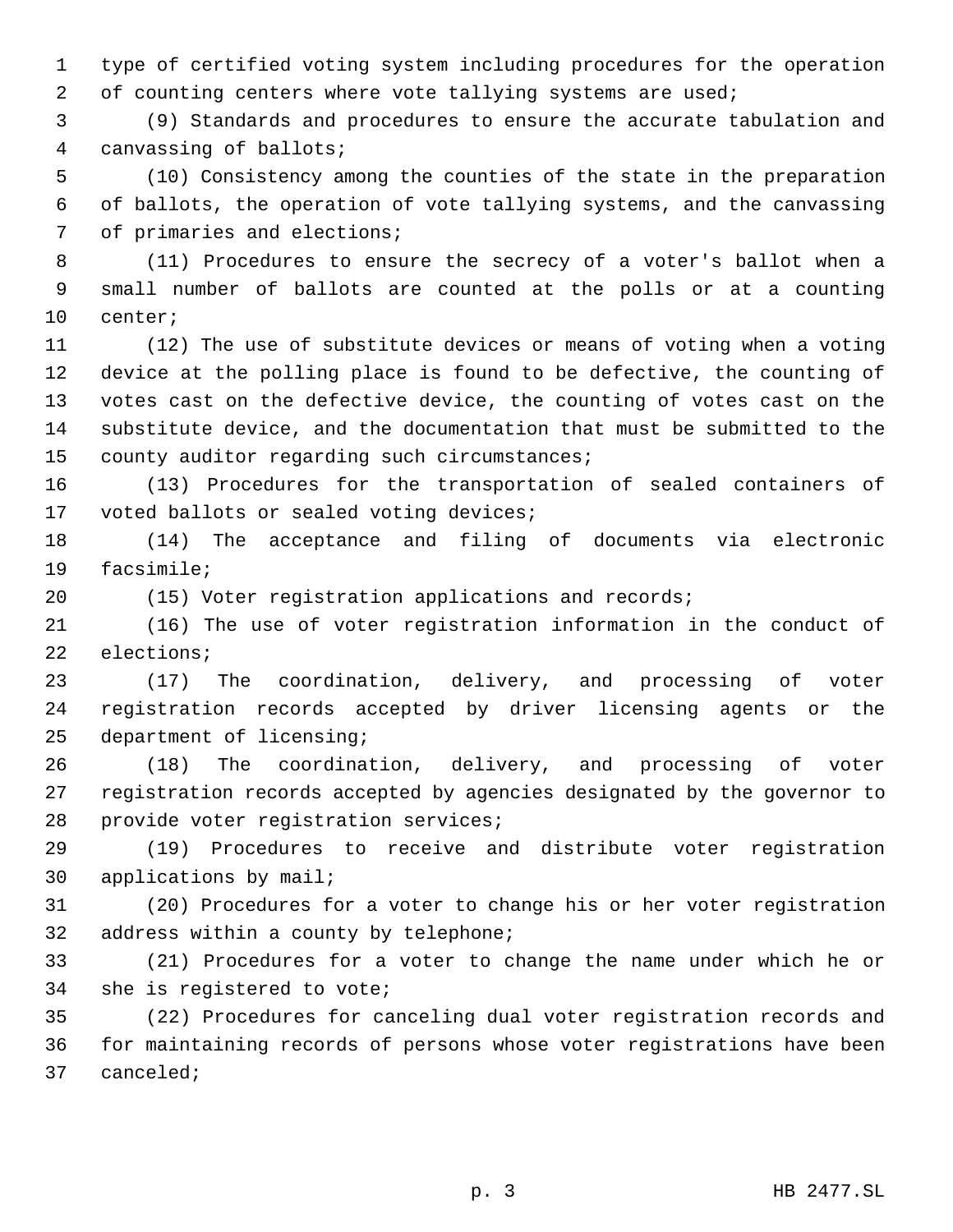(23) Procedures for the electronic transfer of voter registration records between county auditors and the office of the secretary of state; (24) Procedures and forms for declarations of candidacy; (25) Procedures and requirements for the acceptance and filing of declarations of candidacy by electronic means; (26) Procedures for the circumstance in which two or more candidates have a name similar in sound or spelling so as to cause confusion for the voter; (27) Filing for office; (28) The order of positions and offices on a ballot; (29) Sample ballots; (30) Independent evaluations of voting systems; (31) The testing, approval, and certification of voting systems; (32) The testing of vote tallying software programming; (33) Standards and procedures to prevent fraud and to facilitate the accurate processing and canvassing of absentee ballots and mail ballots; (34) Standards and procedures to guarantee the secrecy of absentee ballots and mail ballots; (35) Uniformity among the counties of the state in the conduct of absentee voting and mail ballot elections; (36) Standards and procedures to accommodate out-of-state voters, overseas voters, and service voters; (37) The tabulation of paper ballots before the close of the polls; (38) The accessibility of polling places and registration facilities that are accessible to elderly and disabled persons; (39) The aggregation of precinct results if reporting the results 29 of a single precinct could jeopardize the secrecy of a person's ballot; (40) Procedures for conducting a statutory recount; (41) Procedures for filling vacancies in congressional offices if the general statutory time requirements for availability of absentee ballots, certification, canvassing, and related procedures cannot be met; (42) Procedures for the statistical sampling of signatures for purposes of verifying and canvassing signatures on initiative, referendum, and recall election petitions;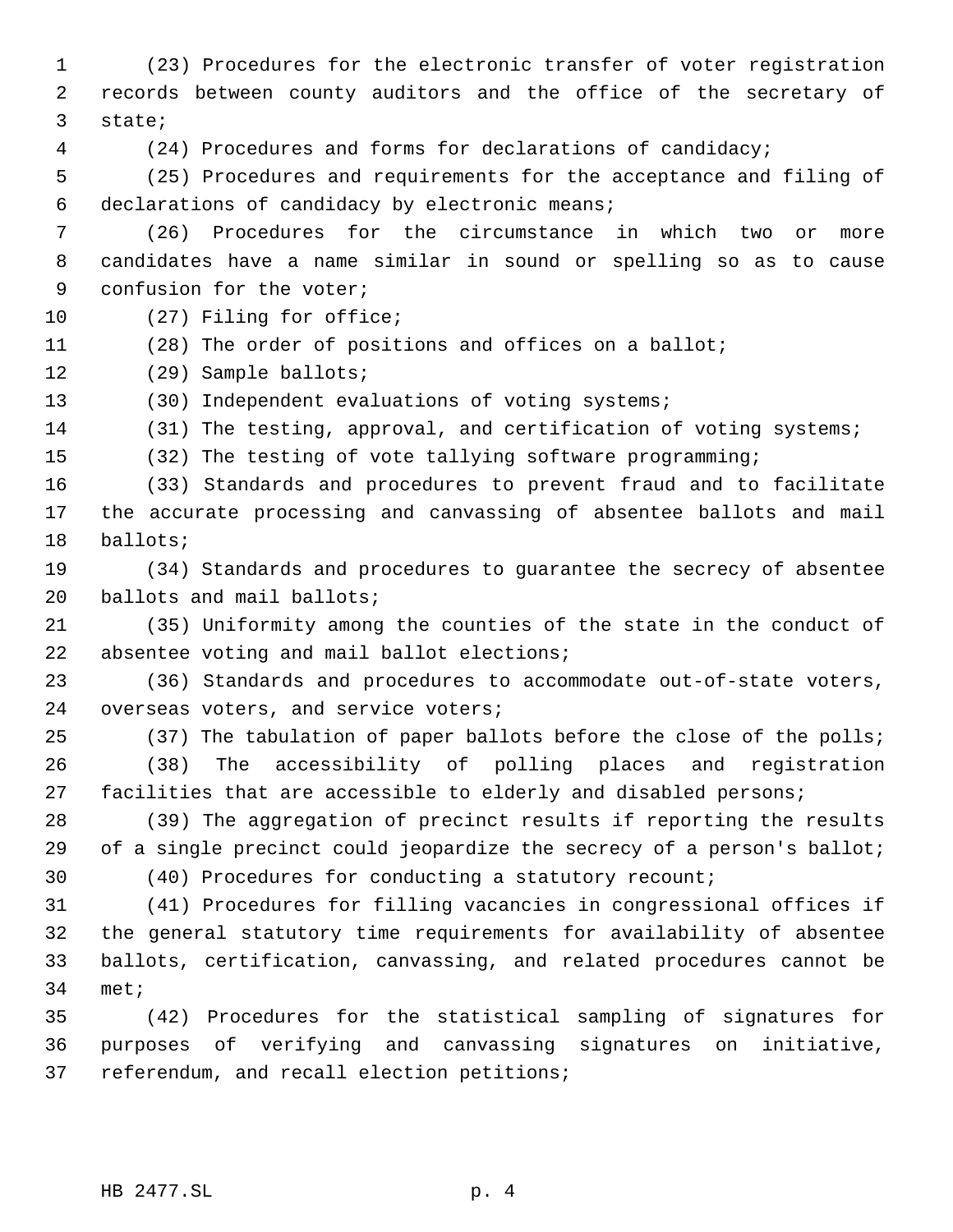- (43) Standards and deadlines for submitting material to the office 2 of the secretary of state for the voters' pamphlet;
- (44) Deadlines for the filing of ballot titles for referendum bills and constitutional amendments if none have been provided by the legislature;
- 

(45) Procedures for the publication of a state voters' pamphlet;

 (46) Procedures for conducting special elections regarding nuclear waste sites if the general statutory time requirements for availability of absentee ballots, certification, canvassing, and related procedures 10 cannot be met;

(47) Procedures for conducting partisan primary elections;

 (48) Standards and procedures for the proper conduct of voting during the early voting period to provide accessability for the blind 14 or visually impaired;

 (49) Standards for voting technology and systems used by the state or any political subdivision to be accessible for individuals with disabilities, including nonvisual accessibility for the blind and visually impaired, in a manner that provides the same opportunity for access and participation, including privacy and independence, as other voters;

 (50) All data formats for transferring voter registration data on electronic or machine-readable media for the purpose of administering the statewide voter registration list required by the Help America Vote Act (P.L. 107-252);

 (51) Defining the interaction of electronic voter registration election management systems employed by each county auditor to maintain a local copy of each county's portion of the official state list of registered voters;

 (52) Provisions and procedures to implement the state-based administrative complaint procedure as required by the Help America Vote 31 Act (P.L. 107-252); ((and))

 (53) Facilitating the payment of local government grants to local 33 government election officers or vendors*i* and

 (54) Standards for the verification of signatures on absentee, mail, and provisional ballot envelopes.

 **Sec. 3.** RCW 29A.24.091 and 2005 c 221 s 2 are each amended to read as follows: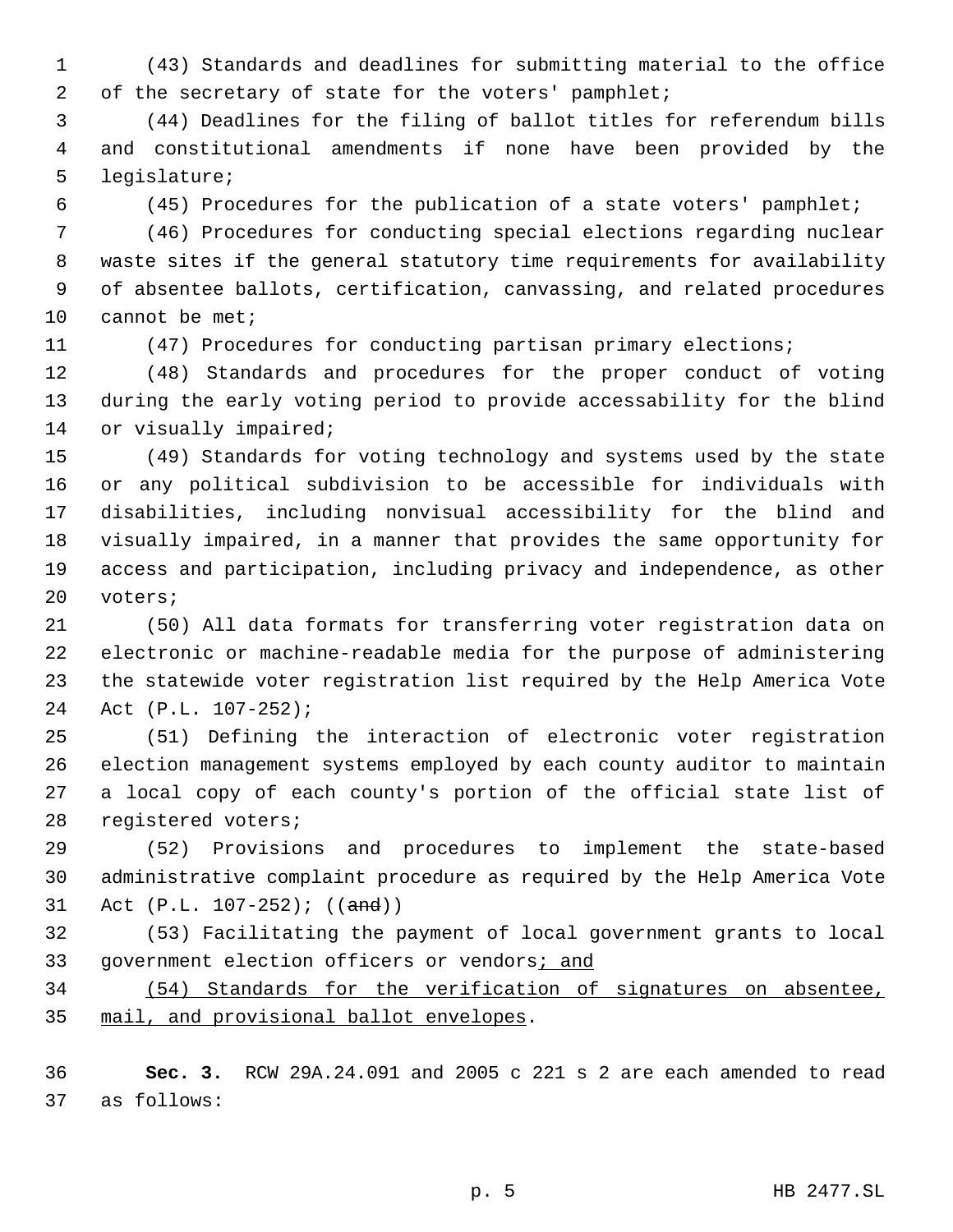A filing fee of one dollar shall accompany each declaration of candidacy for precinct committee officer; a filing fee of ten dollars shall accompany the declaration of candidacy for any office with a fixed annual salary of one thousand dollars or less; a filing fee equal to one percent of the annual salary of the office at the time of filing shall accompany the declaration of candidacy for any office with a fixed annual salary of more than one thousand dollars per annum. No filing fee need accompany a declaration of candidacy for any office for which compensation is on a per diem or per meeting attended basis.

 A candidate who lacks sufficient assets or income at the time of filing to pay the filing fee required by this section shall submit with 12 his or her declaration of candidacy a ((nominating)) filing fee petition. The petition shall contain not less than a number of signatures of registered voters equal to the number of dollars of the filing fee. The signatures shall be of voters registered to vote within the jurisdiction of the office for which the candidate is filing.

When the candidacy is for:

 (1) A legislative or judicial office that includes territory from more than one county, the fee shall be paid to the secretary of state for equal division between the treasuries of the counties comprising the district.

 (2) A legislative or judicial office that includes territory from only one county:

 (a) The fee shall be paid to the county auditor if the candidate filed his or her declaration of candidacy with the county auditor;

 (b) The fee shall be paid to the secretary of state if the candidate filed his or her declaration of candidacy with the secretary of state. The secretary of state shall then promptly transmit the fee to the county auditor of the county in which the legislative or judicial office is located.

 (3) A city or town office, the fee shall be paid to the county auditor who shall transmit it to the city or town clerk for deposit in the city or town treasury.

 **Sec. 4.** RCW 29A.24.101 and 2004 c 271 s 114 are each amended to read as follows:

37 (1) The ((nominating)) filing fee petition authorized by RCW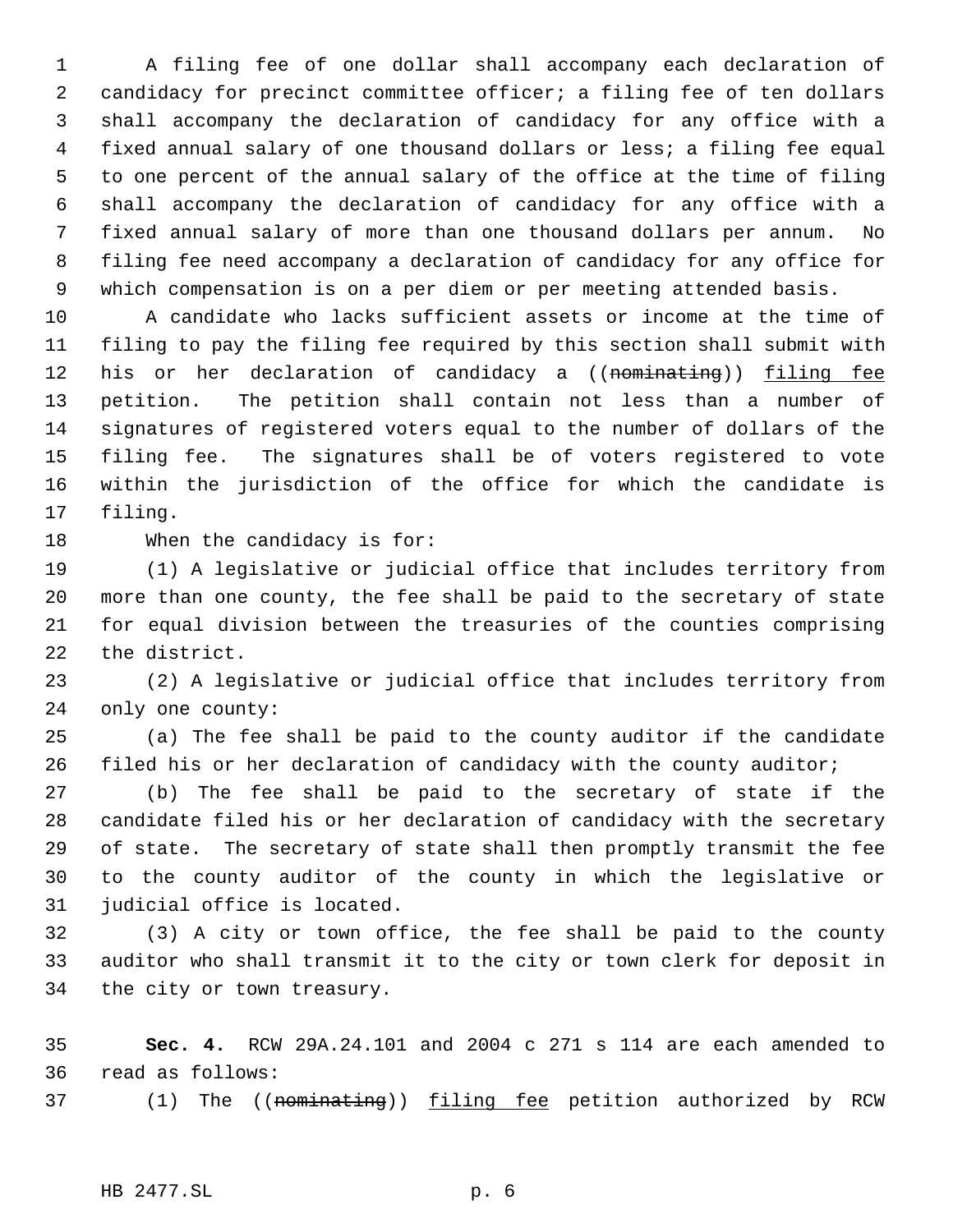29A.24.091 must be printed on sheets of uniform color and size, must include a place for each individual to sign and print his or her name and the address, city, and county at which he or she is registered to vote, and must contain no more than twenty numbered lines.

 (2) For candidates for nonpartisan office and candidates of a major 6 political party for partisan office, the ((nominating)) filing fee petition must be in substantially the following form:

The warning prescribed by RCW 29A.72.140; followed by:

9 We, the undersigned registered voters of \_ (the state of Washington or the political subdivision for which the nomination is 11 made) , hereby petition that the name of (candidate's name) be 12 printed on the official primary ballot for the office of \_\_\_ (insert name of office) .

 (3) For independent candidates and candidates of a minor political 15 party for partisan office, the ((nominating)) filing fee petition must be in substantially the following form:

The warning prescribed by RCW 29A.72.140; followed by:

18 We, the undersigned registered voters of \_\_\_ (the state of Washington or the political subdivision for which the nomination is 20 made) , hereby petition that the name of <u>(candidate's name)</u> be printed on the official general election ballot for the office of 22 (insert name of office).

 **Sec. 5.** RCW 29A.24.111 and 2004 c 271 s 161 are each amended to read as follows:

25 ((Nominating)) Filing fee petitions may be rejected for the following reasons:

(1) The petition is not in the proper form;

(2) The petition clearly bears insufficient signatures;

29 (3) The petition is not accompanied by a declaration of candidacy;

 (4) The time within which the petition and the declaration of candidacy could have been filed has expired.

 If the petition is accepted, the officer with whom it is filed shall canvass the signatures contained on it and shall reject the signatures of those persons who are not registered voters and the signatures of those persons who are not registered to vote within the 36 jurisdiction of the office for which the ((nominating)) filing fee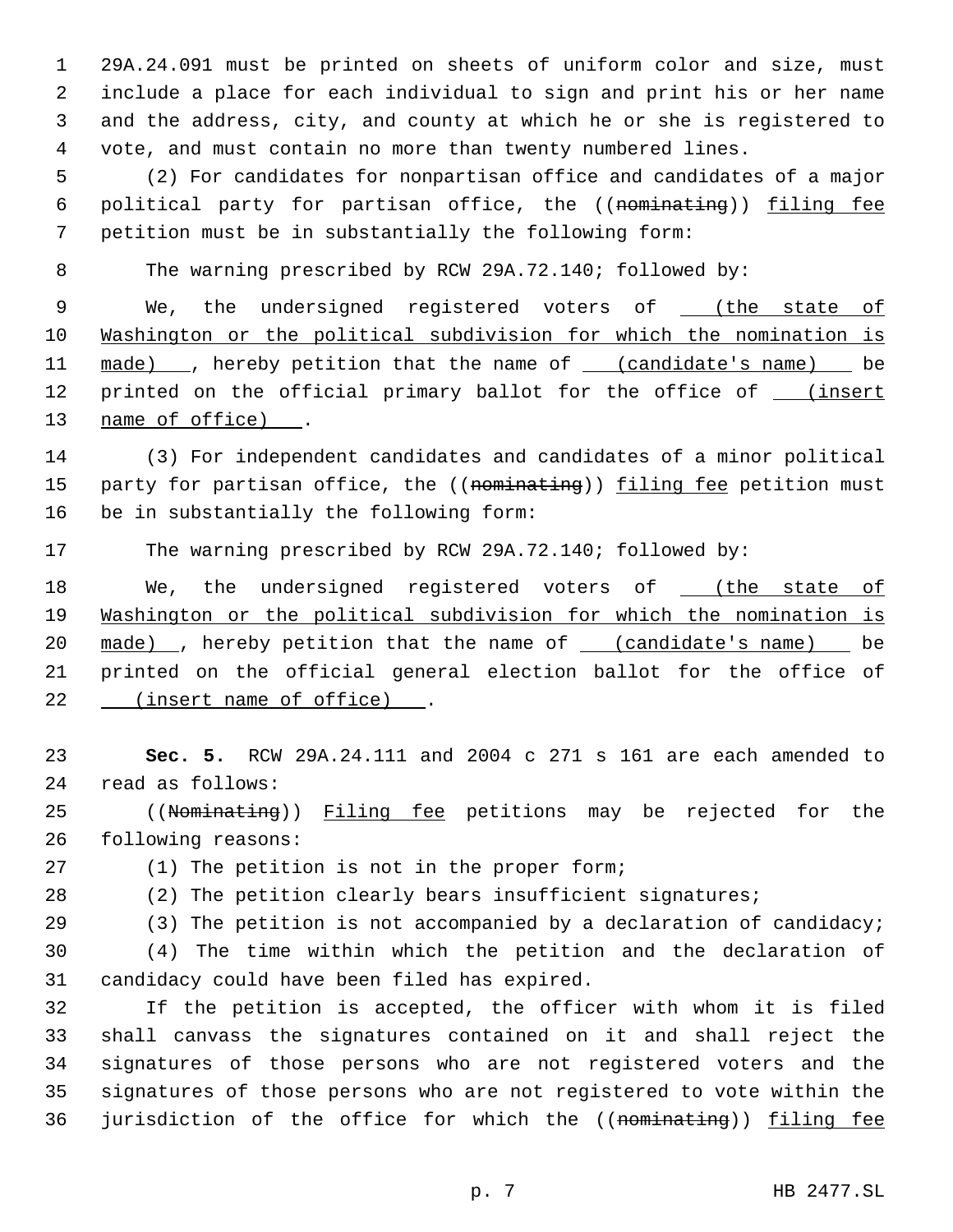petition is filed. He or she shall additionally reject any signature 2 that appears on the ((nominating)) filing fee petitions of two or more candidates for the same office and shall also reject, each time it appears, the name of any person who signs the same petition more than once.

 If the officer with whom the petition is filed refuses to accept the petition or refuses to certify the petition as bearing sufficient valid signatures, the person filing the petition may appeal that action to the superior court. The application for judicial review shall take precedence over other cases and matters and shall be speedily heard and determined.

 **Sec. 6.** RCW 29A.40.110 and 2005 c 243 s 5 are each amended to read as follows:

 (1) The opening and subsequent processing of return envelopes for any primary or election may begin upon receipt. The tabulation of absentee ballots must not commence until after 8:00 p.m. on the day of the primary or election.

 (2) All received absentee return envelopes must be placed in secure locations from the time of delivery to the county auditor until their subsequent opening. After opening the return envelopes, the county canvassing board shall place all of the ballots in secure storage until after 8:00 p.m. of the day of the primary or election. Absentee ballots that are to be tabulated on an electronic vote tallying system may be taken from the inner envelopes and all the normal procedural steps may be performed to prepare these ballots for tabulation.

 (3) Before opening a returned absentee ballot, the canvassing board, or its designated representatives, shall examine the postmark, statement, and signature on the return envelope that contains the 29 security envelope and absentee ballot. ((They)) All personnel assigned to verify signatures must receive training on statewide standards for signature verification. Personnel shall verify that the voter's signature on the return envelope is the same as the signature of that 33 voter in the registration files of the county. For any absentee ballot, a variation between the signature of the voter on the return envelope and the signature of that voter in the registration files due to the substitution of initials or the use of common nicknames is permitted so long as the surname and handwriting are clearly the same.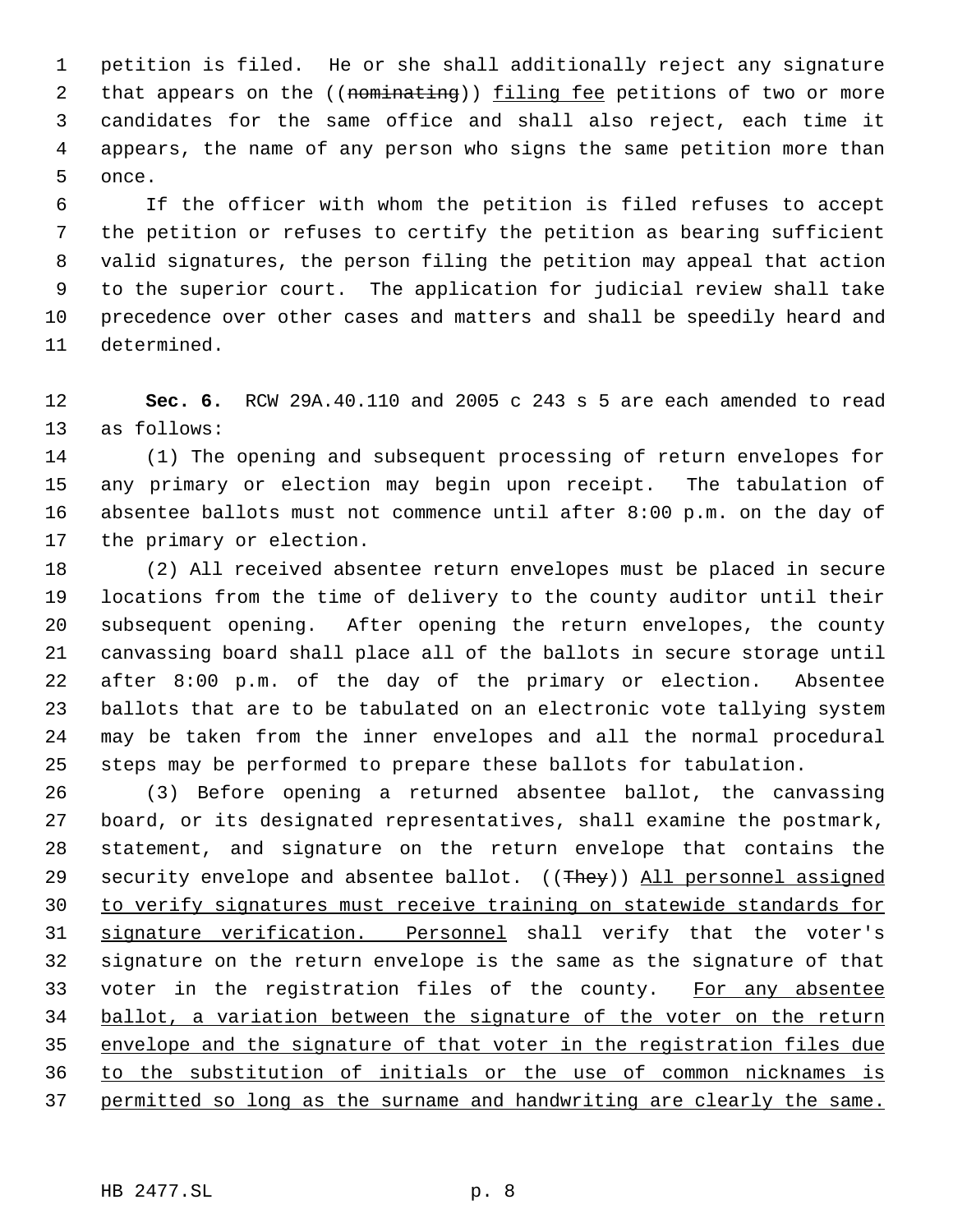1 (4) For registered voters casting absentee ballots, the date on the return envelope to which the voter has attested determines the validity, as to the time of voting for that absentee ballot if the postmark is missing or is illegible. For out-of-state voters, overseas voters, and service voters stationed in the United States, the date on the return envelope to which the voter has attested determines the 7 validity as to the time of voting for that absentee ballot. ((For any absentee ballot, a variation between the signature of the voter on the 9 return envelope and the signature of that voter in the registration 10 files due to the substitution of initials or the use of common nicknames is permitted so long as the surname and handwriting are 12 clearly the same.))

 **Sec. 7.** RCW 29A.40.150 and 2005 c 245 s 1 are each amended to read as follows:

 The secretary of state shall produce and furnish envelopes and 16 instructions for (( $\theta$ ut-of-state voters,)) overseas voters( $(\tau)$ ) and 17 service voters ((to the county auditors)). The information on the envelopes or instructions must explain that:

 (1) Return postage is free if the ballot is mailed through the United States postal service, United States armed forces postal service, or the postal service of a United States foreign embassy;

(2) The date of the signature is considered the date of mailing;

(3) The envelope must be signed by election day;

 (4) The signed declaration on the envelope is the equivalent of voter registration;

 (5) A voter may fax a voted ballot and the accompanying envelope if the voter agrees to waive secrecy. The ballot will be counted if the original documents are received before certification of the election; and

 (6) A voter may obtain a ballot via electronic mail, which the voter may print out, vote, and return by mail. In order to facilitate 32 the electronic acquisition of ballots by  $((\text{out-of-state}_{\tau}))$ 33 overseas( $(\tau)$ ) and service voters, the ballot instructions shall include the web site of the office of the secretary of state.

 **Sec. 8.** RCW 29A.48.050 and 2003 c 111 s 1205 are each amended to read as follows: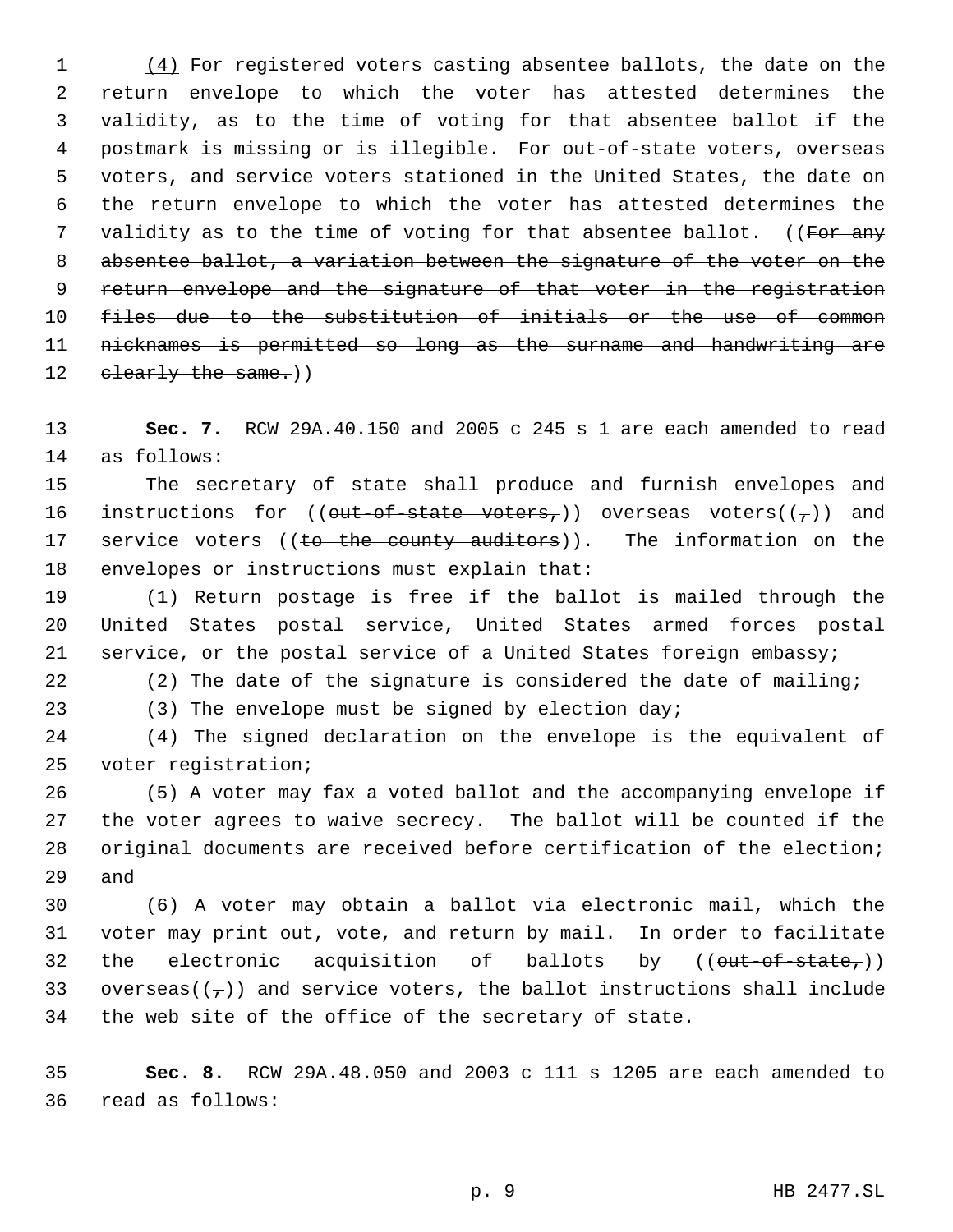The voter shall return the ballot to the county auditor in the return identification envelope. If mailed, a ballot must be postmarked not later than the date of the primary or election. Otherwise, the ballot must be deposited at the office of the county auditor or the designated place of deposit not later than 8:00 p.m. on the date of the primary or election. All personnel assigned to verify signatures on the return envelope must receive training on statewide standards for signature verification.

 NEW SECTION. **Sec. 9.** The following acts or parts of acts are each repealed:

(1) RCW 29A.04.157 (September primary) and 2003 c 111 s 128;

 (2) RCW 29A.04.610 (Rules by secretary of state) and 2004 c 267 s 702, 2003 c 111 s 161, 1971 ex.s. c 202 s 2, & 1965 c 9 s 29.04.080; (3) RCW 29A.20.110 (Definitions--"Convention" and "election

 jurisdiction") and 2003 c 111 s 505, 1977 ex.s. c 329 s 1, & 1965 c 9 s 29.24.010;

(4) RCW 29A.20.130 (Convention--Notice) and 2003 c 111 s 507;

 (5) RCW 29A.20.200 (Declarations of candidacy required, exceptions--Payment of fees) and 2003 c 111 s 514, 1990 c 59 s 103, 1989 c 215 s 8, 1977 ex.s. c 329 s 7, & 1965 c 9 s 29.24.070;

 (6) RCW 29A.24.200 (Lapse of election when no filing for single positions--Effect) and 2003 c 111 s 620;

 (7) RCW 29A.28.010 (Major party ticket) and 2003 c 111 s 701, 1990 c 59 s 102, 1977 ex.s. c 329 s 12, & 1965 c 9 s 29.18.150;

 (8) RCW 29A.28.020 (Death or disqualification--Correcting ballots-- Counting votes already cast) and 2003 c 111 s 702, 2001 c 46 s 4, & 1977 ex.s. c 329 s 13;

 (9) RCW 29A.36.190 (Partisan candidates qualified for general election) and 2003 c 111 s 919;

 (10) RCW 29A.44.220 (Casting vote) and 2004 c 267 s 319, 2003 c 111 s 1121, 1990 c 59 s 43, 1988 c 181 s 4, 1965 ex.s. c 101 s 15, & 1965 c 9 s 29.51.100;

 (11) RCW 29A.46.140 (Interference, assistance) and 2004 c 267 s 307;

 (12) RCW 29A.46.150 (Prohibitions--Penalty) and 2004 c 267 s 308; (13) RCW 29A.46.210 (Procedures for voting) and 2004 c 267 s 310;